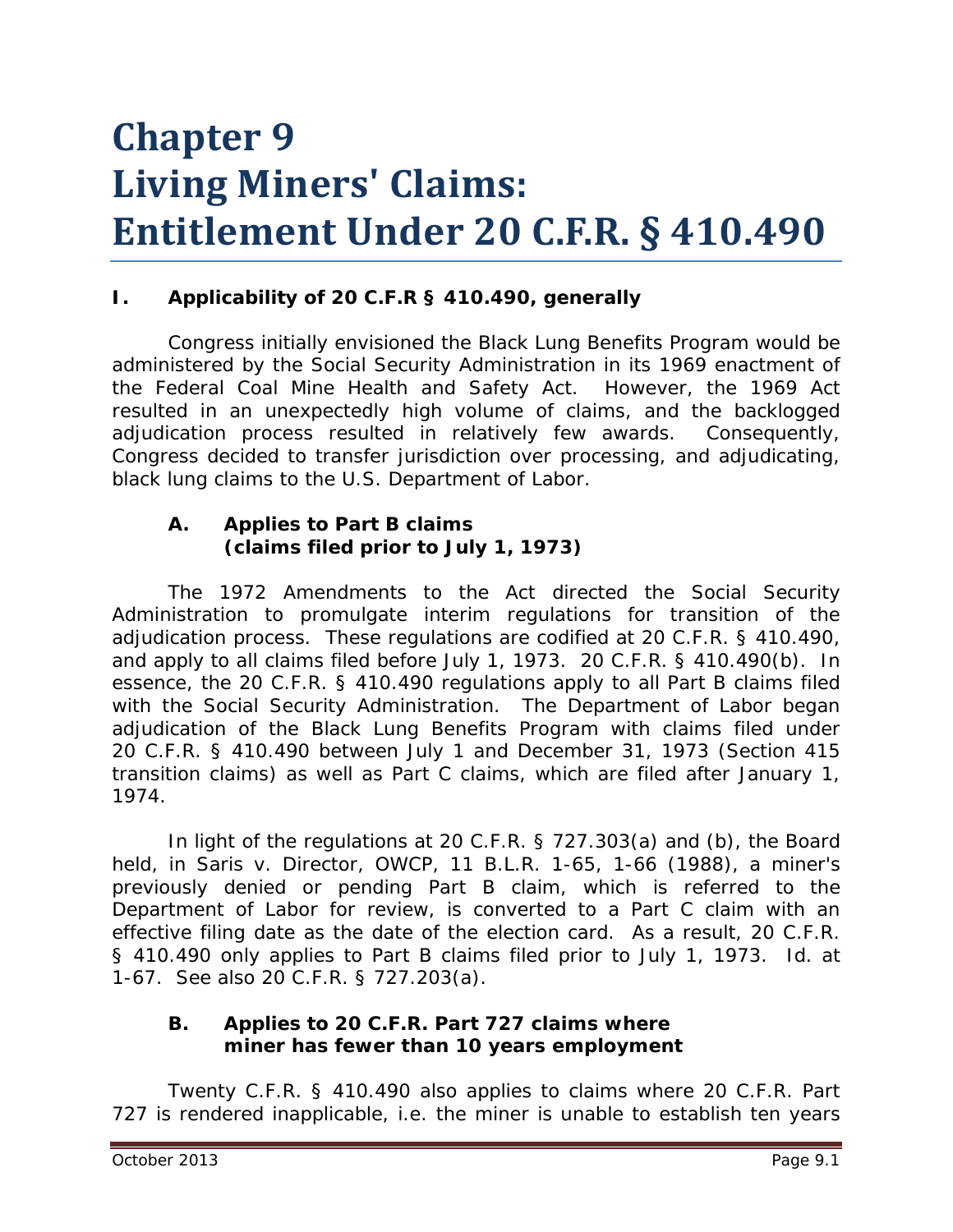of coal mine employment. *Whiteman v. Boyle Land Fuel Co.*, 15 B.L.R. 1-11 (1991)(*en banc*). This decision was the result of a long line of conflicting decisions among the Board and various circuit courts, which ultimately was resolved by the United States Supreme Court in *Pittston Coal Group v. Sebben*, 109 S. Ct. 414 (1988).

#### **II. Invocation of presumption of total disability due to pneumoconiosis**

The regulation at 20 C.F.R. § 410.490(b) provides a miner is totally disabled due to pneumoconiosis if the following is established:

(i) A chest roentgenogram (x-ray), biopsy, or autopsy establishes the existence of pneumoconiosis (see § 410.428); or

(ii) In the case of a miner employed for at least 15 years in underground or comparable coal mine employment, ventilatory studies establish the presence of a chronic respiratory or pulmonary disease (of one year duration).

20 C.F.R. § 410.490(b).

And, although the provisions at 20 C.F.R. § 410.490(b)(i) are written to indicate that a single, positive x-ray study may invoke the presumptions, the United States Supreme Court ruled to the contrary in *Mullins Coal Co. v. Director, OWCP*, 484 U.S. 435 (1987), *reh'g denied* 484 U.S. 1047 (1988). Specifically, the Court held all x-ray evidence must be weighed prior to invocation.

For a detailed discussion of weighing medical evidence, *see* Chapter 3 (general principles of weighing medical evidence), and Chapter 10 (adjudicating claims under 20 C.F.R. Part 727).

In *Phipps v. Director, OWCP*, 17 B.L.R. 1-39 (1992)(en banc), the Board held the invocation provisions at 20 C.F.R. § 727.203(a) do not apply to claims adjudicated under 20 C.F.R. § 410.490, but the rebuttal provisions at 20 C.F.R. § 727.203(b) are applicable to such claims.

## **III. Etiology of the pneumoconiosis**

Twenty C.F.R. § 410.490(b)(2) and (3) address the etiology of pneumoconiosis, and provide two means for establishing causation: (1) a miner with ten years of coal mine employment is presumed totally disabled due to pneumoconiosis arising out of coal mine employment pursuant to 20 C.F.R. § 410.490(b)(3); or (2) if the miner has less than ten years of coal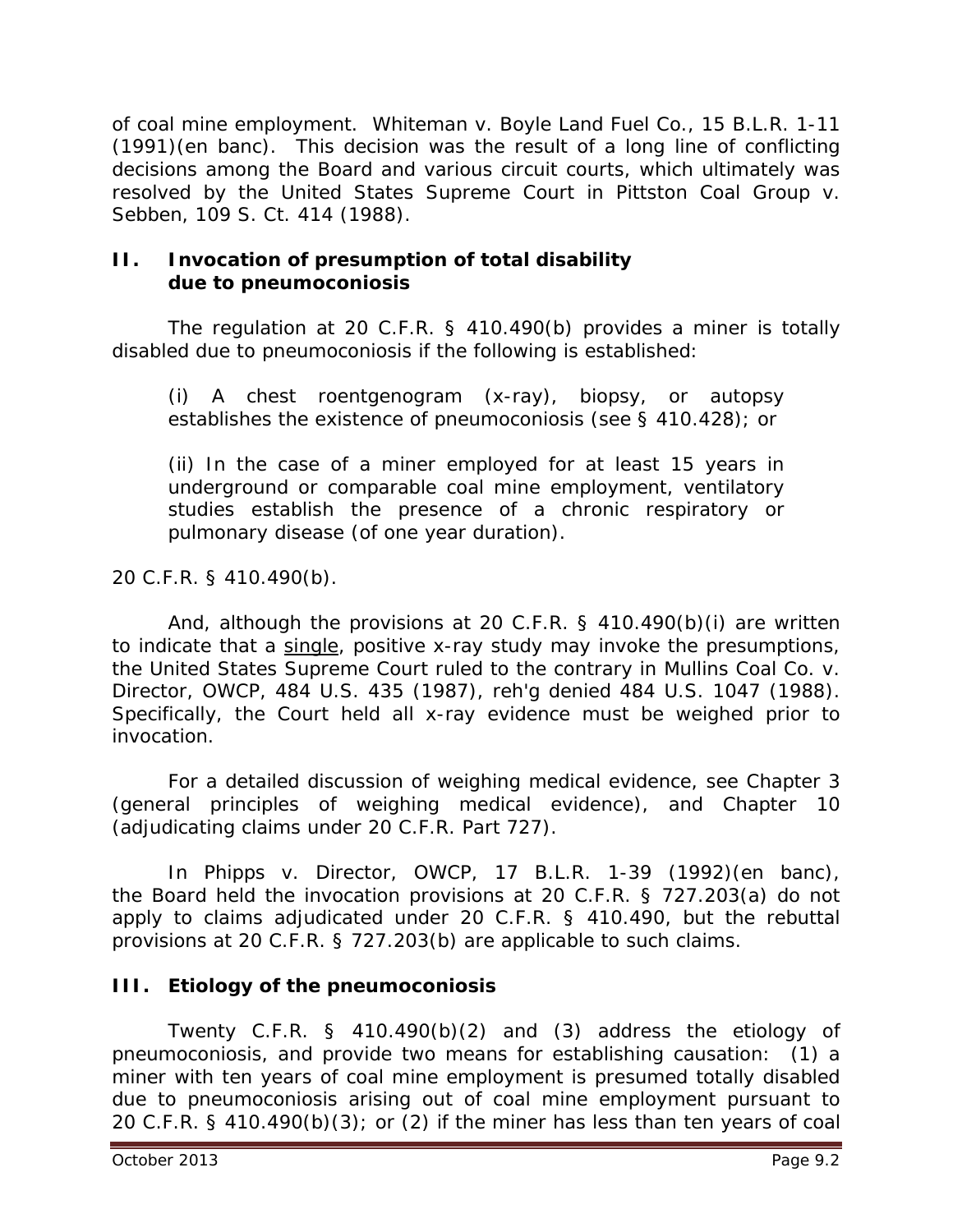mine employment, then s/he must submit evidence sufficient to establish that pneumoconiosis arose out of coal mine employment under 20 C.F.R. § 410.490(b)(2). *Campbell v. Director, OWCP*, 10 B.L.R. 1-125 (1987); *Soloe v. Director, OWCP*, 10 B.L.R. 1-125 (1987); *Remetta v. Director, OWCP*, 8 B.L.R. 1-214 (1985); *Marsigio v. Director, OWCP*, 8 B.L.R. 1-190 (1985); *Foster v. Director, OWCP*, 8 B.L.R. 1-188 (1985). Failure to establish pneumoconiosis arising from coal mine employment precludes invocation of the presumptions at 20 C.F.R. § 410.490. *Grant v. Director, OWCP*, 857 F.2d 1102 (6<sup>th</sup> Cir. 1988).

## **IV. Rebuttal of the presumption of total disability due to pneumoconiosis**

On its face, the language at 20 C.F.R. § 410.490(c) provides only the following two means of rebutting the interim presumption:

(1) there is evidence that the individual is, in fact, doing his usual coal mine work or comparable and gainful work (*see § 410.412(a)(1)*), or

(2) other evidence, including physical performance tests (where such tests are available and their administration is not contraindicated) establish that the individual is able to do his usual coal mine work or comparable and gainful work (*see § 410.412(a)(1)).*

20 C.F.R. § 410.490(c)(1) and (2).

## **A. Comparison with rebuttal at 20 C.F.R. Part 727**

A comparison of the rebuttal provisions at 20 C.F.R. § 410.490(c) with the rebuttal provisions at 20 C.F.R. § 727.203(b) reveals that 20 C.F.R. § 727.203(b) provides two additional means of rebuttal: (1) the miner's total disability did not arise out of coal mine employment and, (2) the miner does not have pneumoconiosis. 20 C.F.R.  $\frac{1}{5}$  727.203(b)(3) and (b)(4). Therefore, 20 C.F.R. Part 727 requires ten years of coal mine employment to be applicable, and provides four means of rebuttal, whereas the more liberal 20 C.F.R. § 410.490 regulations require no minimum period of coal mine employment, and provide only two means of rebuttal.

#### **B. Incorporation of rebuttal at 20 C.F.R. § 727.203(b)(3) and (b)(4)**

In *Phipps v. Director, OWCP*, 17 B.L.R. 1-39 (1992)(en banc), the Board concluded this disparity needed to be remedied and, based on *dicta* in